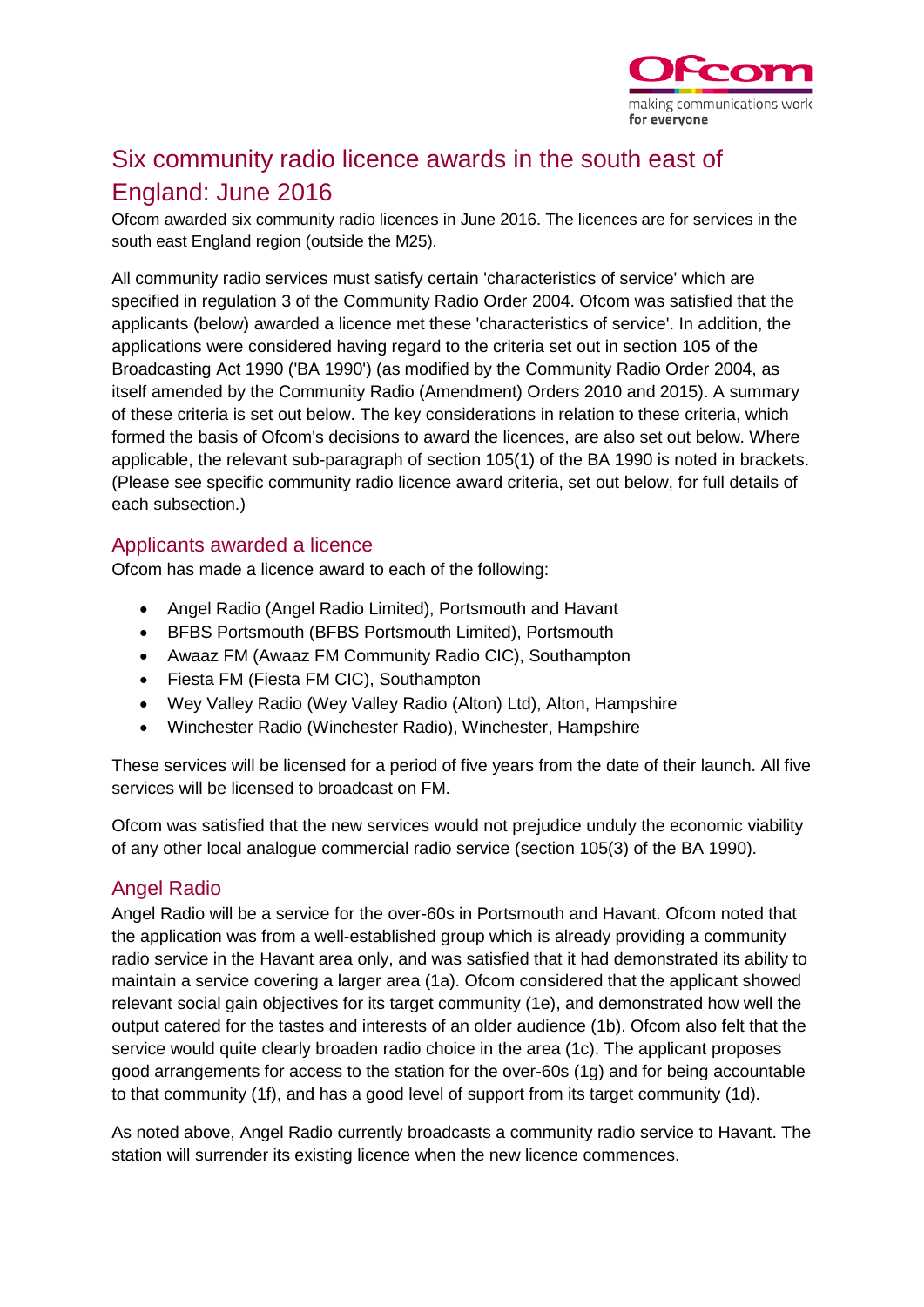

# BFBS Portsmouth

BFBS Portsmouth will be a service for the armed forces community based in and around HM Naval Base in Portsmouth. Ofcom noted that the applicant company has existing assets and stable financial backing, and is allied with a number of other military-focused radio services around the UK. As a result, Ofcom was satisfied it could maintain the proposed new service (1a). Ofcom considered that the service would broaden choice in relation to existing radio services available in the area by having a strong military focus (1c), and would provide social gain through welfare support and other proposals relevant to the target community (1e).

# Awaaz FM

Awaaz FM will be for ethnic minority communities in Southampton, and in particular those resident in the more deprived wards of the city. Ofcom considered that the applicant's emphasis on providing output in a variety of different languages, including Urdu, Punjabi, Pashtun and Hindi, would help to cater for the tastes and interests of people in the area (1b) and broaden choice in relation to existing services (1c). It also considered that the experience within the group of local radio broadcasting, the third sector and fund raising, would help it to maintain its proposed service (1a). Ofcom was satisfied with the social gain proposals, which set out how the service would be a platform for community organisations and an information resource for the local community, as well as establishing training for volunteers (1e).

# Fiesta FM

Fiesta FM will be a service for Hispanic people living in Southampton, primarily those with Latin American, Spanish or Portuguese heritage. These communities are not the focus of any existing radio services, and thus Ofcom was of the view that Fiesta FM would clearly broaden choice (1c), particularly in light of its intention to provide programming in target community languages. Ofcom considered that the applicant would provide social gain for its target community through its proposals to encourage social inclusion, to act as a platform for social welfare campaigns, and to offer training to volunteers (1e).

#### Winchester Radio

Winchester Radio will be for people aged over 50 in Winchester and the surrounding area. Ofcom noted the considerable experience of the applicant group members in both hospital radio and fund raising, which Ofcom considered would help enable Winchester Radio to maintain its proposed service (1a). Ofcom considered that the programming proposals would address the specific needs and interests of the target community (1b), and set the service apart from others available in the area (1c). The applicant group demonstrated broad support for the service (1d). In Ofcom's view, the group's already established community links would enable the station to reach underserved members of the community, and promote healthy living (1e). Ofcom noted the applicant group's work with different organisations in the community, and its plans to provide access and training to community members (1g).

# Wey Valley Radio

Wey Valley Radio will be a service for people living in the town of Alton, Hampshire and the surrounding villages. Ofcom was satisfied that the radio broadcasting experience of members of the applicant group, and the low cost business plan set out in the application,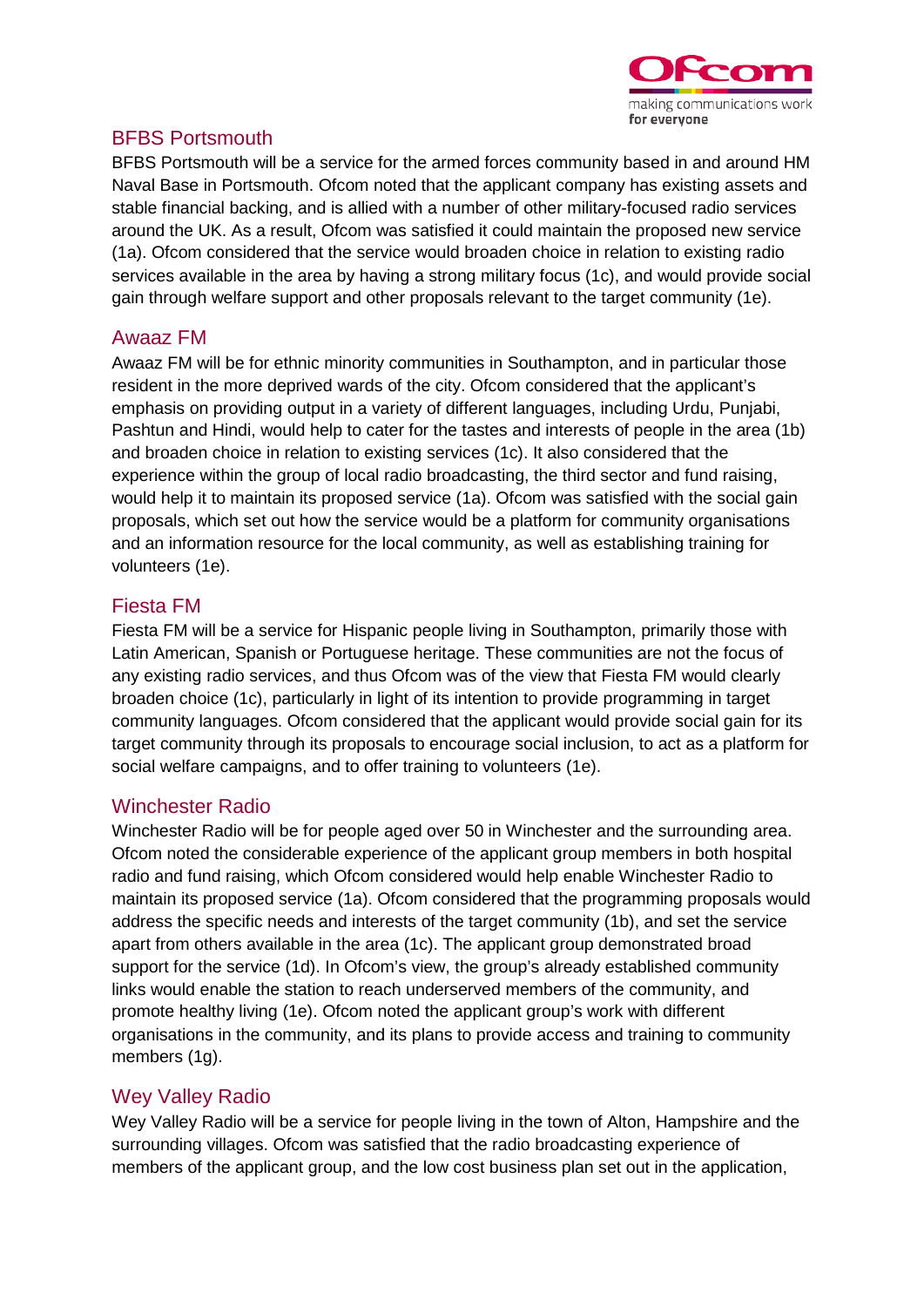

would help the service in this rural area to be maintained (1a). Ofcom considered that the very local focus of the service would ensure that it broadens choice in the area (1c). Training opportunities will be on offer to the local community, and in this regard Ofcom noted that members of the group have relevant experience in radio training (1g).

# Statutory requirements relating to community radio licensing

The following pages set out the statutory requirements relating to community radio licensing, and details of the licensing process. Further information about these, and detailed information relating to community radio, can be found at: licensing.ofcom.org.uk/binaries/radio/community/thirdround/notesofguidance.pdf

In carrying out all of its functions, Ofcom is required to have regard to the general duties set out in section 3 of the Communications Act 2003. In addition, under section 85(2)(b) BA 1990, it is the duty of Ofcom to do all that it can to secure the provision within the UK of a range and diversity of local radio services.

# The characteristics of a community radio service

In respect of the licensing of community radio services in particular, all community radio licensees must satisfy 'characteristics of service' requirements which are specified in Article 3 of the Community Radio Order 2004. The characteristics of community radio services are:

- That they are local services provided primarily for the good of members of the public, or of particular communities, and in order to deliver social gain, rather than primarily for commercial reasons or for the financial or other material gain of the individuals involved in providing the service;
- That the service is intended primarily to serve one or more communities (whether or not it also serves other members of the public);
- That the person providing the service does not do so in order to make a financial profit by so doing, and uses any profit that is produced in the provision of the service wholly and exclusively for securing or improving the future provision of the service, or for the delivery of social gain to members of the public or the community that the service is intended to serve;
- That members of the community it is intended to serve are given opportunities to participate in the operation and management of the service;
- That, in respect of the provision of that service, the person providing the service makes himself accountable to the community that the service is intended to serve.

Article 2 of the Community Radio Order 2004 includes four mandatory "social gain" objectives. "Social gain" means the achievement, in respect of individuals or groups of individuals in the community that the service is intended to serve, or in respect of other members of the public, of the following objectives:

- the provision of sound broadcasting services to individuals who are otherwise underserved by such services,
- the facilitation of discussion and the expression of opinion,
- the provision (whether by means of programmes included in the service or otherwise) of education or training to individuals not employed by the person providing the service, and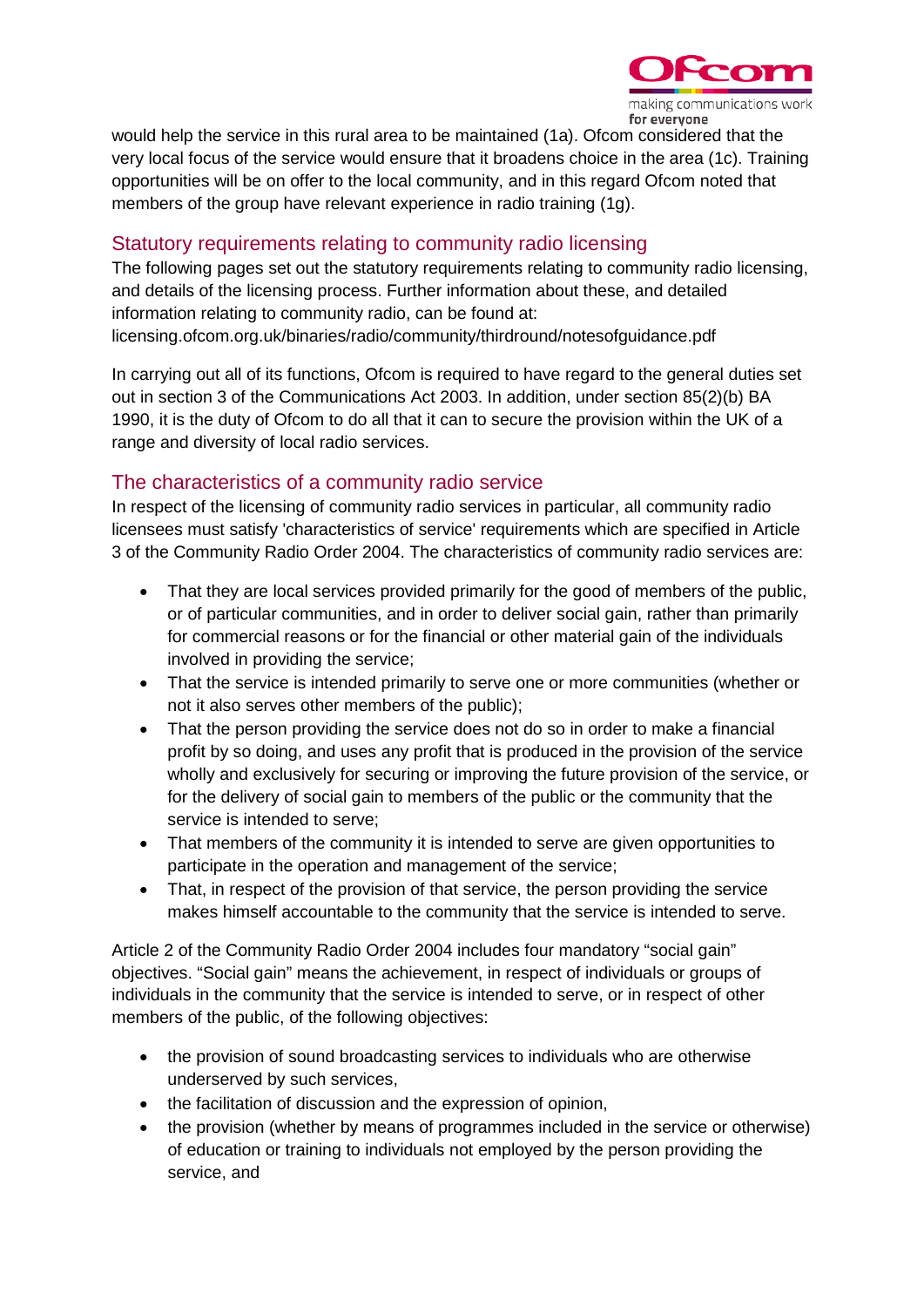

• the better understanding of the particular community and the strengthening of links within it.

Article 2 also includes a number of other objectives of a social nature which may be considered to represent "social gain".

# Specific community radio licence award criteria

There are seven specific selection criteria set out in section 105(1) BA 1990 that Ofcom must have regard to when considering whether to make a community radio licence award. In summary these are:

- The ability of each applicant to maintain its proposed service over the licence period (section 105(1)(a));
- The applicant's ability to cater for the tastes and interests of the target community (section 105(1)(b));
- The extent to which each applicant would broaden the range of local radio services available in the area, and have a content distinct from those services (section  $105(1)(c)$ ;
- The extent to which there is evidence of local demand or support for a proposed service (section 105(1)(d));
- The extent to which the service would deliver social gain benefits to the public or relevant community (section 105(1)(e));
- Provisions for making the operator of service accountable to the relevant community (section 105(1)(f));
- Provisions for allowing access by members of the public or the relevant community to the station facilities, and the provision of training in the use of those facilities (section  $105(1)(g)$ ).

In considering whether, or to whom (and on what conditions), to grant a community radio licence, Ofcom must also have regard to the need to ensure that any service provided under that licence does not prejudice unduly the economic viability of any other local commercial radio service.

Furthermore, without prejudice to the generality of that economic impact requirement, section 105(4) BA 1990 requires Ofcom to impose conditions to ensure, in effect, that any community radio service is prohibited from taking any relevant income from paid advertising and sponsorship of programmes except in the following respects:

- a 'fixed revenue allowance' totalling £15,000 per financial year of the licensee for such relevant income - this exception applies to any community radio service where that service overlaps with any local commercial radio service serving a potential audience of no more than 150,000 persons who have attained the age of 15 years or older;
- a 'fixed revenue allowance' totalling £15,000 per financial year of the licensee for such relevant income plus a proportion of the total relevant income (specified by Ofcom in the licence), but which must not exceed 50% of the total relevant income (disregarding the fixed revenue allowance) for the licence in question in that year this exception applies to all community radio services other than a community radio